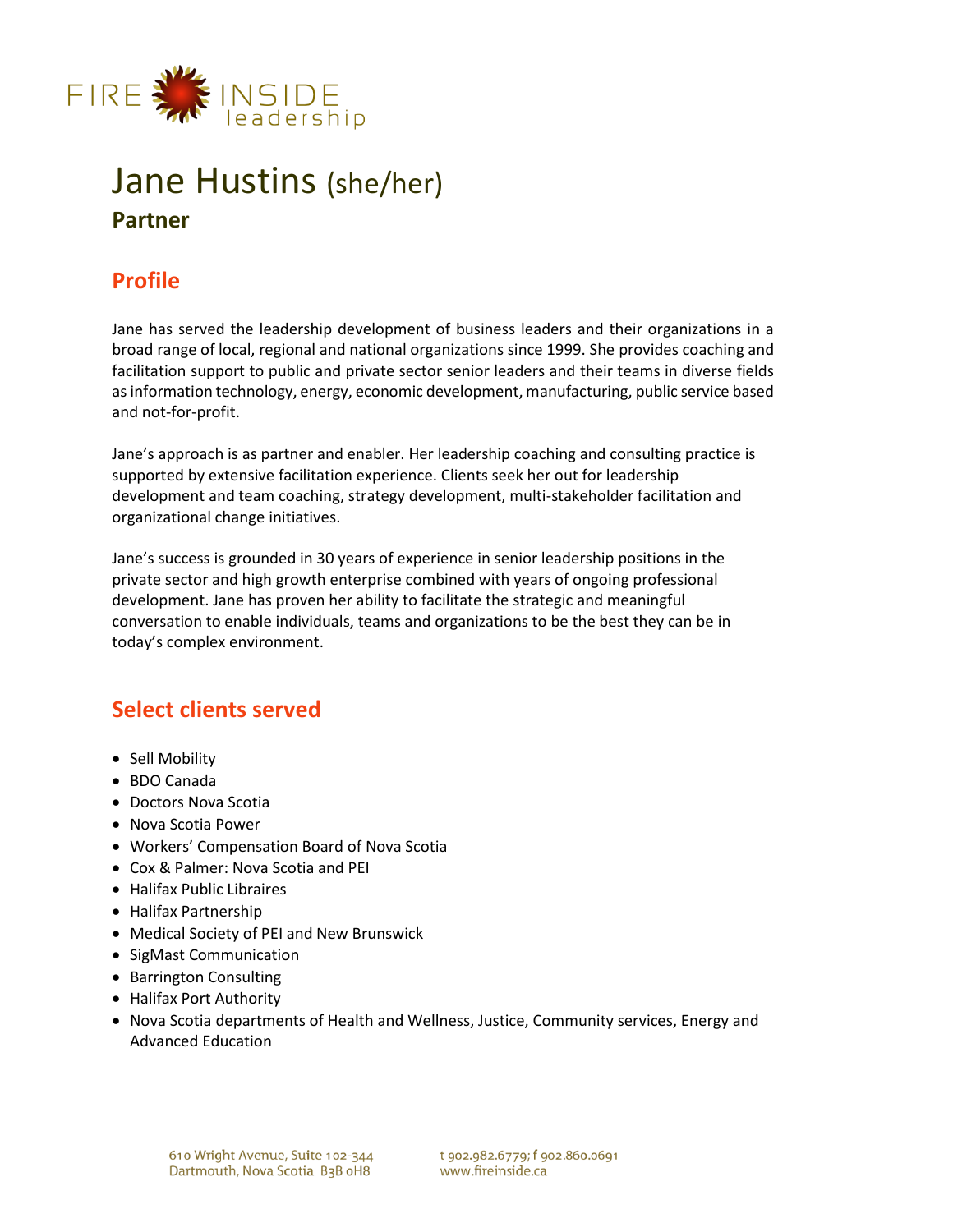

## **Work History**

**2009 – Present Fire Inside Leadership 1998 – 2009 Linx Strategies**  Fire Inside Leadership – Founding Partner Linx Strategies – President

As Partner and co-founder of Fire Inside Leadership, Jane provides leadership development, team coaching, strategic planning and facilitation services to support leadership teams and peer groups within organizations in the private and public sectors.

**1990 – 1998 Halifax Radio Broadcasting** Metro Radio Group – Operations Manager Sun FM Radio – General Manager

Jane was a key part of the start up team launching Sun Radio in 1990 and continued to play a significant role in the senior team, including the merger and integration of several radio stations known at that time as the Metro Radio Group.

#### **1983 – 1990 Cultures Fresh Food Restaurant**

#### Vice President of Operations

Jane played a key role in the growth of a national fresh food restaurant chain from 16 to 75 operations with a focus on franchise growth**.** 

# **Education, Training and Accreditation**

#### **2020 World of Business Ideas (WOBI), Digital training**

Emotional Intelligence with Daniel Goleman

#### **2018 – 2021 Coaches Rising**

The Art of Developmental Coaching

#### **2016 The Leadership Circle Profile**

360 Leadership Assessment Certification

#### **2012 Team Coaching International, Washington D.C.**

Team Coaching Intensive - *Authorized Team Diagnostic™ Facilitator*

#### **2011 Ten Directions**

Advanced Integral facilitation

#### **2010 Psychometrics, Halifax, NS**

Myers Briggs Indicator Type 11 Qualification program